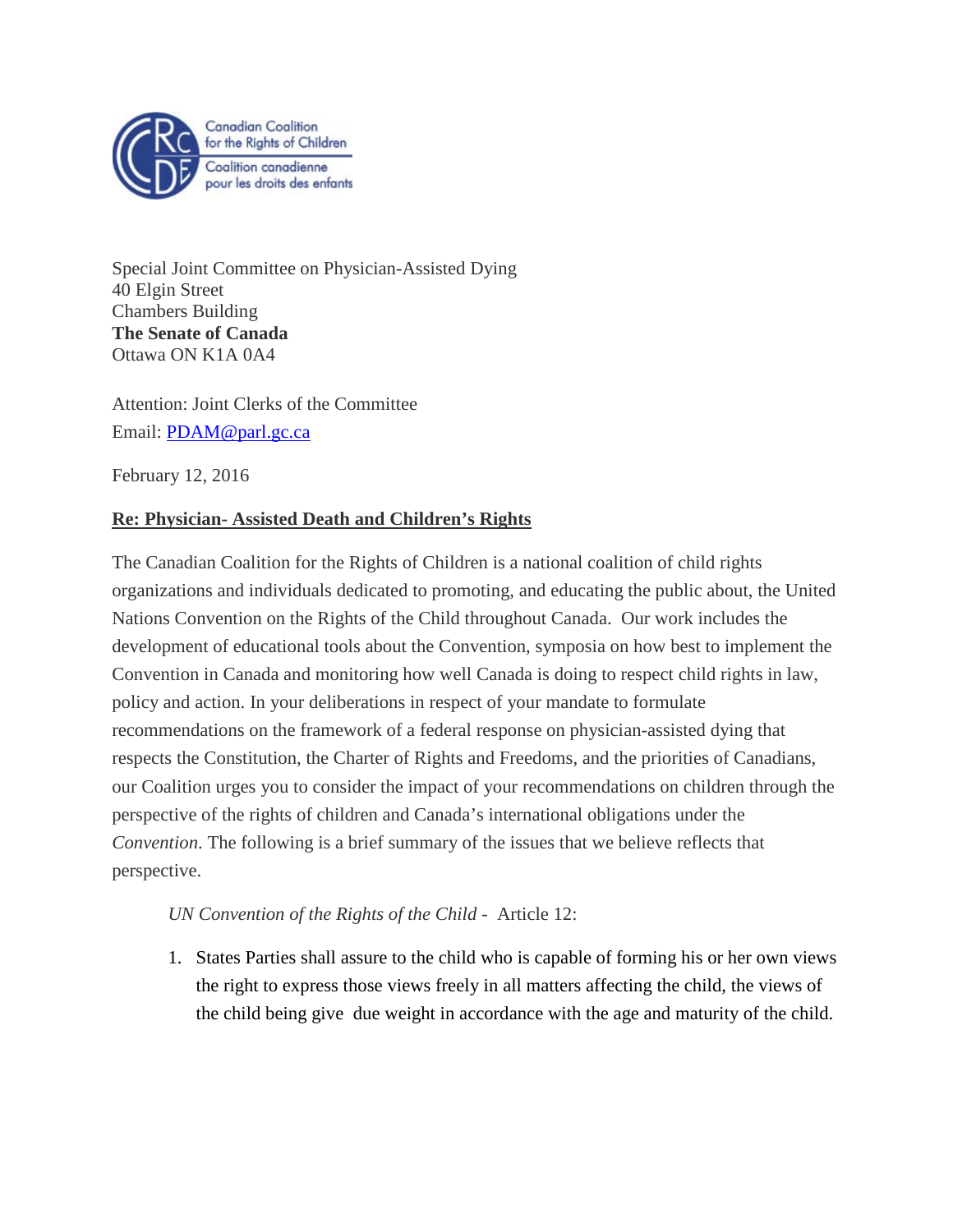In an ideal world no child would ever suffer from a terminal disease. They would not endure intractable pain, nor face the indignity of losing control over one's own body and mind; nor would their parents have to watch their child suffer, knowing death was inevitable.

Despite advances in health care, in particular palliative care and pain management, there are cases where suffering cannot be alleviated. Further, physical suffering alone is not the sole motive of those who seek an end to life. Loss of dignity and autonomy as one's body succumbs to disease and injury, are most often stated as reasons alongside intractable pain, to control how and when the end comes. Losing control over bodily functions, the inability to communicate, and having to rely on family members and others for the most basic tasks of existing, all contribute to the underlying desire for physician-assisted death.

In 2015 the Supreme Court of Canada held that a law which prohibits a person from pursuing physician-assisted death "interferes with their ability to make decisions concerning their bodily integrity and medical care and thus trenches on liberty. And, by leaving people …. to endure intolerable suffering, it impinges on their security of the person."<sup>[1](#page-1-0)</sup>

As the Government of Canada responds to the Supreme Court of Canada's decision in *Carter v. Canada* with new legislation*,* the question remains**: Will the new law respect the rights of competent children and youth; or will the law deny them equal access to make decisions concerning their bodily integrity, such that they alone will be left to "endure intolerable suffering" when death is a certitude, without the right to seek physician-assisted dying?** Such a decision would not only be cruel and unfair, but also in violation of Article 12 of the *UN Convention on the Rights of the Child<sup>[2](#page-1-1)</sup>*, as well as inconsistent with Canadian common law and the majority of provincial laws, which grant the right to make one's own medical decisions based on capacity, not an arbitrary age maker.

In *A.C. v. Manitoba (Director of Child and Family Services)*, a majority of the Supreme Court held that "The more a court is satisfied that a child is capable of making a mature, independent decision on his or her own behalf, the greater the weight that will be given to his or her views…." " If, after a careful and sophisticated analysis of the young person's ability to exercise

<span id="page-1-0"></span> <sup>1</sup> *Carter v. Canada (Attorney General)*, 2015 SCC 5, at para. 66.

<span id="page-1-1"></span> $2$ ..which requires that age alone not be considered a determinates but also the maturity of the child, recognizing evolving capacities and the differences in ages upon which children develop capacities for decision-making.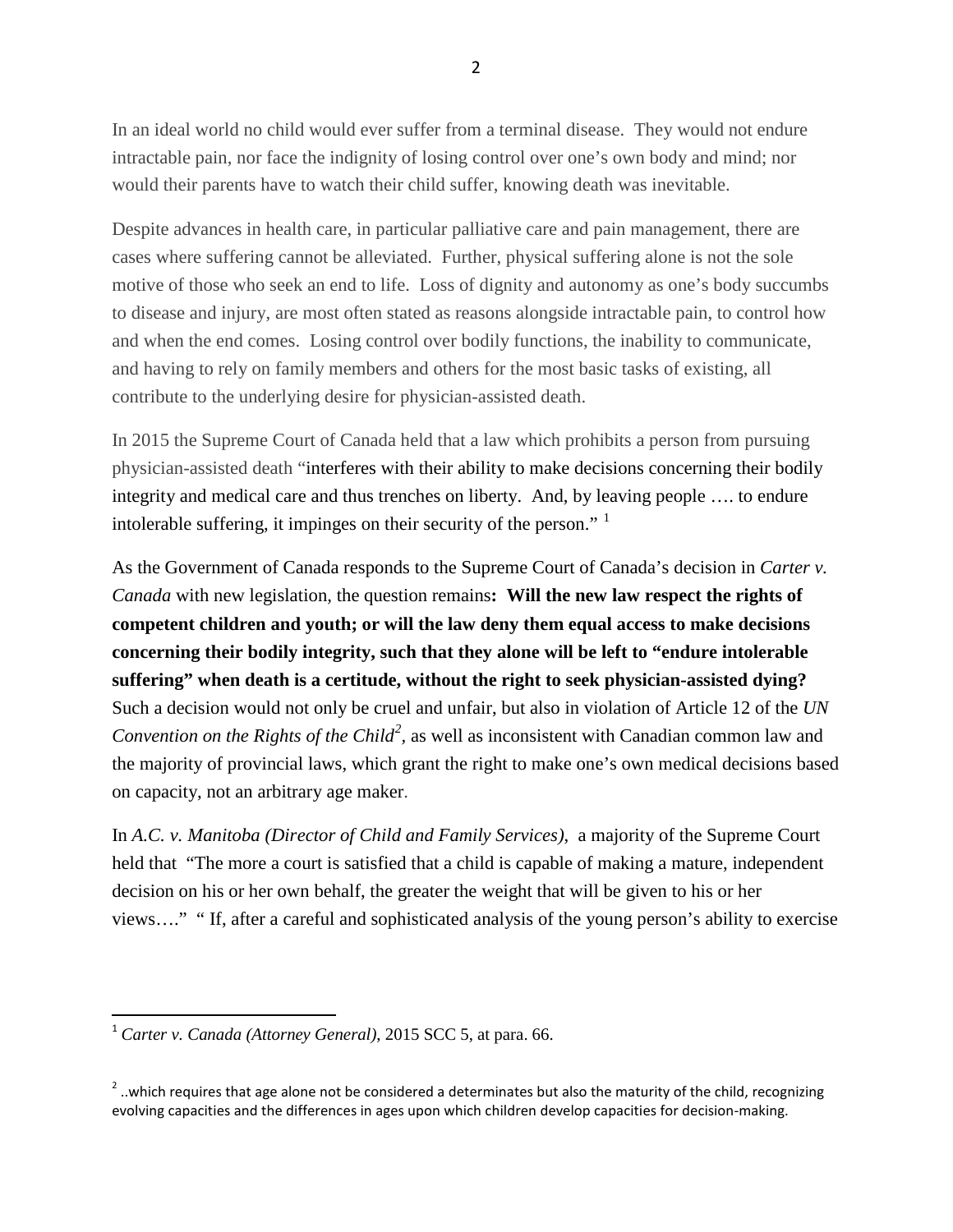mature, independent judgment, the court is persuaded that the necessary level of maturity exists, it seems to me necessarily to follow that the adolescent's views ought to be respected."<sup>[3](#page-2-0)</sup>

Thus Canadian children and youth based on their capacity, not age, can request the removal of life-sustaining medical equipment such as ventilators, refuse artificial nutrition and hydration, and refuse life -saving treatments such as dialysis or chemotherapy even though that treatment may prolong their life. It is incoherent and unethical to acknowledge the right of capable children and youth to consent to end medical treatment which might result in their own death; but not extend to them the same right as adults, to assistance in ending their suffering from a "grievous and irredeemable dying".

To deny the rights based on age alone is an unacceptable denial of equality according to the majority of Toronto high school students who attended a workshop on physician assisted- death in 2015.<sup>[4](#page-2-1)</sup> When asked to fill in a questionnaire on whether physician-assisted death should be available to competent adults only, or adults as well as youth, of those who supported the concept of physician-assisted death, 77.7% believed that it should be available to capable youth.

Furthermore, what about the right of children without capacity to hasten an end to intolerable suffering? In a study among parents whose children died of cancer 19% considered requesting a hastened death. One father of a five-year-old boy who died of cancer requested of his physician that if the child's soft-tissue tumor ever threatened to choke his son to a "horrible, horrible" death, "Can we just get it over with quickly?" With laws that did not support such a request, not only did the father endure the loss of his child, but was denied the solace of knowing there was a possible exit if the suffering became intolerable<sup>[5](#page-2-2)</sup>. Canadian law as well as *the UN Convention on the Rights of the Child*, Article 3, requires that all decisions made for children must be in their best interests. Can one reasonably argue that it will never be in the best interest of a young child not to have the benefit of physician assistance to end prolonged suffering when the medical condition is terminal?

As in all discussions concerning physician assisted death, there are legitimate concerns about protecting the vulnerable, those who do not have capacity, and those who do not have the ability to express their wishes. The concerns about vulnerable populations is not age dependent, nor should concerns about adequate safeguards (as the Supreme Court has noted) justify denying the

<span id="page-2-2"></span><sup>5</sup> Archives of Paediactric & Adolescent Medicine Journal 2010 Mar; 164(3):231-7. doi: 10.1001/archpediatrics.2009.295. *Considerations about hastening death among parents of children who die of cancer***.** [Dussel V,](http://www.ncbi.nlm.nih.gov/pubmed/?term=Dussel%20V%5BAuthor%5D&cauthor=true&cauthor_uid=20194255) [Joffe S,](http://www.ncbi.nlm.nih.gov/pubmed/?term=Joffe%20S%5BAuthor%5D&cauthor=true&cauthor_uid=20194255) [Hilden JM,](http://www.ncbi.nlm.nih.gov/pubmed/?term=Hilden%20JM%5BAuthor%5D&cauthor=true&cauthor_uid=20194255) [Watterson-Schaeffer J,](http://www.ncbi.nlm.nih.gov/pubmed/?term=Watterson-Schaeffer%20J%5BAuthor%5D&cauthor=true&cauthor_uid=20194255) [Weeks JC,](http://www.ncbi.nlm.nih.gov/pubmed/?term=Weeks%20JC%5BAuthor%5D&cauthor=true&cauthor_uid=20194255) [Wolfe J.](http://www.ncbi.nlm.nih.gov/pubmed/?term=Wolfe%20J%5BAuthor%5D&cauthor=true&cauthor_uid=20194255)

<span id="page-2-1"></span><span id="page-2-0"></span><sup>&</sup>lt;sup>3</sup> A.C. v. Manitoba (Director of Child and Family Services), 2009 SCC 30, [2009] 2 S.C.R. 181, para. 87.<br><sup>4</sup> Fundamental Freedoms Conference; hosted by C C L A; workshop by Lee Ann Chapman PBO at SickKids.